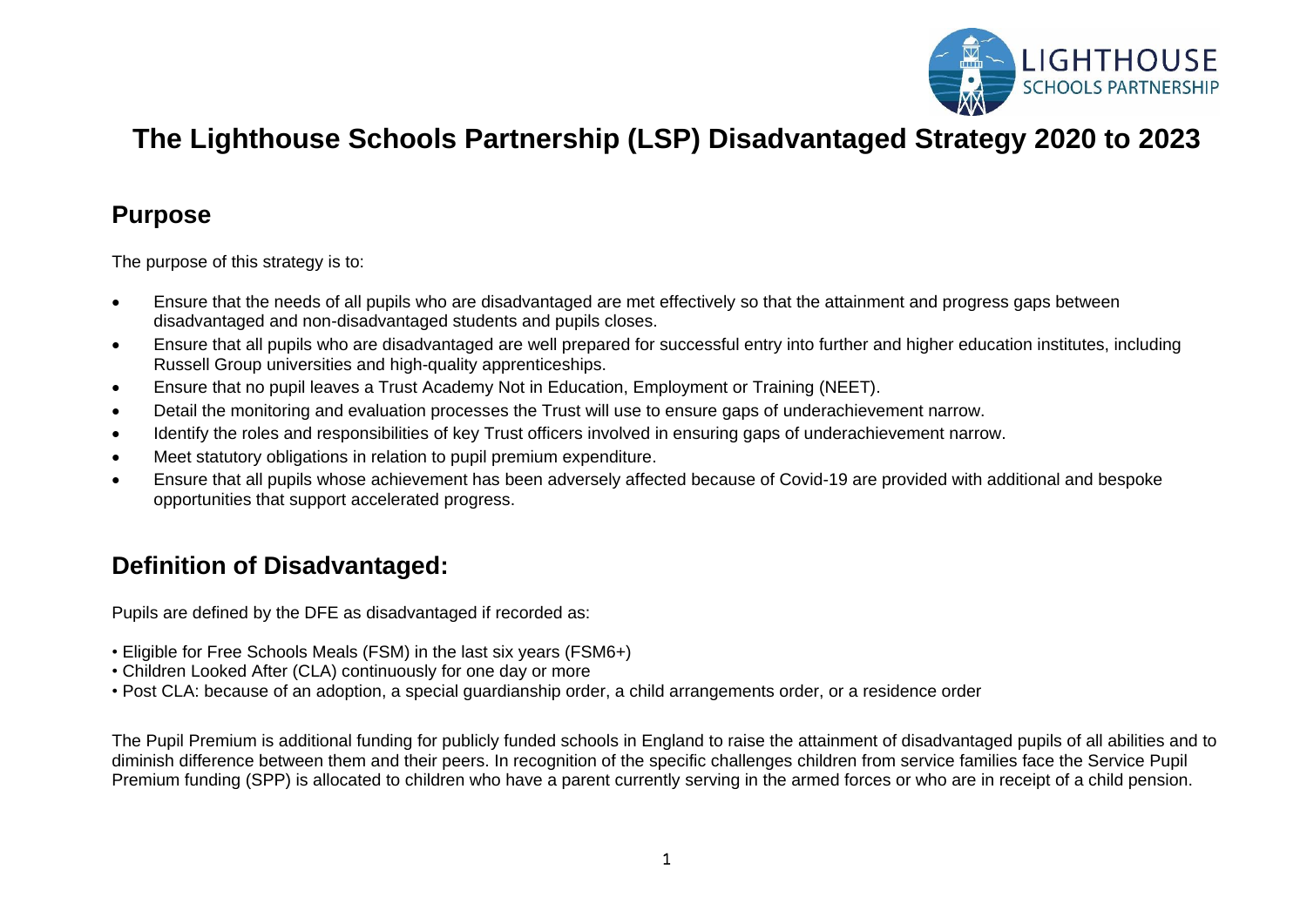

### **Rationale**

The DfE has given each academy the freedom to use the pupil premium as it sees fit, based upon their knowledge of pupil needs.

However, the Trust is accountable for the use of this additional funding to improve outcomes for those pupils in receipt of the pupil premium. In making decisions on the use of the pupil premium we will:

- Ensure that pupil premium funding allocated to the Trust is used for its intended purpose.
- Use the latest evidence-based research, and share current good practice across the Trust, on proven strategies which work to narrow the attainment gaps and adapt these as necessary to meet the needs of all pupils.
- Evaluate the impact of gap closing strategies on both the progress and attainment of disadvantaged pupils.
- Be transparent in reporting of how we have used the pupil premium, so that our parents, interested stakeholders and Ofsted are fully aware of how this additional resource has been used to make a difference.
- Encourage take up of FSM by working proactively with parents and carers in a sensitive and supportive manner and to remove any potential barriers or stigma attached to claiming FSM. In doing so, we also recognise the vital role that parents, and carers play in the lives of their children.
- Be mindful of the fact that eligibility and take up of FSM does not equate with pupils being of 'low ability' because of their social circumstances.
- Ensure there is robust monitoring and evaluation in place to account for the use of the pupil premium.
- Recognise the fact that pupils eligible for FSM are not a homogeneous group and cover a wide range of needs. As such the strategies we use to raise attainment will take these groups, and individual needs, fully into account.
- Use high quality teaching and learning as the preferred way to narrow the gaps in attainment in the first instance, whilst also recognising the importance of developing the whole child through identifying and intervening with their social, emotional, psychological and spiritual development where necessary.
- Use the pupil premium for all year groups not just those taking tests or examinations during, or at the end of, the year.

This strategy is intended to support the overall implementation of the **LSP Strategic Plan 2018 to 2021** and the **LSP School Improvement Strategy**. It is also required to contribute, in line with the Trust's Mission, to growing the numbers of pupils in LSP schools meeting and exceeding expectations, happy in themselves, and using their skills both social and academic, for the betterment of their own lives, that of their families and their wider communities.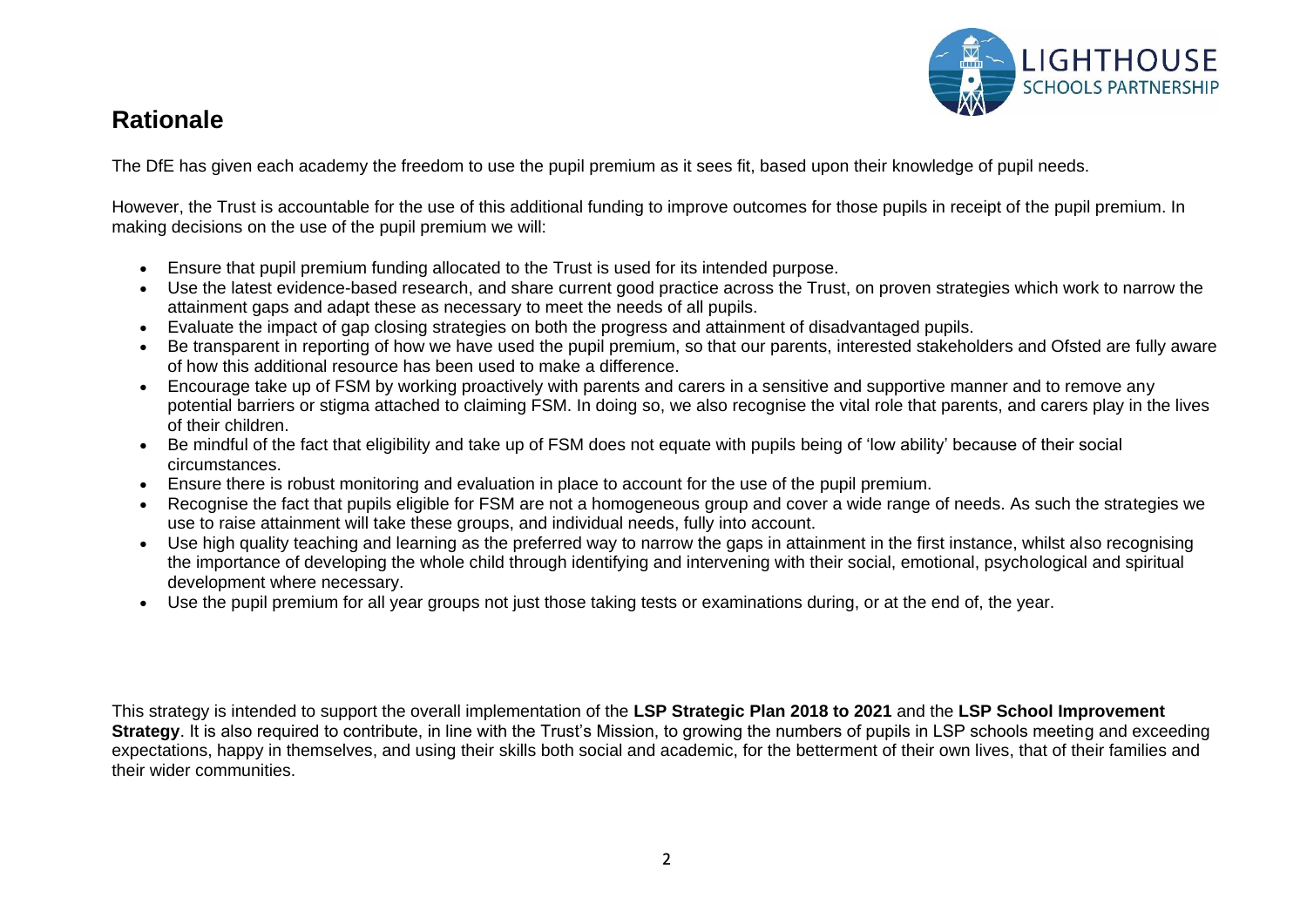

### **LSP Position Statement 2018 - 2019**

#### **Proportion of Disadvantaged Pupils in Trust Schools**

In January 2019, for all school types, 15.4% of pupils were eligible for and claiming free school meals. This is the highest proportion since 2014. In primary schools 15.8% of pupils are known to be eligible for and claiming free school meals and 14.1% in secondary schools <https://www.gov.uk/government/statistics/schools-pupils-and-their-characteristics-january-2019>

In 2018 24% of pupils nationally were eligible for FSM6+ and in 2019 23% of pupils nationally were eligible for FSM6+.

In general Trust schools have proportionally fewer pupils eligible for FSM6+ than national and most frequently are within quintiles 5 and 4 (Lowest quintiles) in their published Inspection Data Summary Report (IDSR) for proportion of pupils who are eligible for FSM6+. This means that LSP schools do not receive large amounts of funding to support disadvantaged pupils when compared with other schools nationally.

For data on percentage of Pupil Premium pupils and funding in Trust schools see Appendix 1.

### **Trust School Performance so far – How do our pupils perform in relation to disadvantaged pupils nationally and locally?**

Traditionally schools with higher percentages of disadvantaged pupils appear to raise attainment more successfully as they have more spending power and can often employ significant numbers of additional staff dedicated to the support of disadvantaged pupils. For the vast majority of Trust schools, either because they are small and/or have lower FSM6+, there is greater challenge as there are small numbers of pupils in each cohort, and lower levels of funding may not be best spent on employing small numbers of staff who can have little impact across a school. In these circumstances funding may be better spent on whole school staff development to raise the quality of teaching across the school.

We only have two years of meaningful Trust data on the performance of our disadvantaged pupils. Disadvantaged pupils in Trust schools are not performing as well as their non-disadvantaged counterparts and, in the vast majority of schools, the challenge of closing the gap still remains.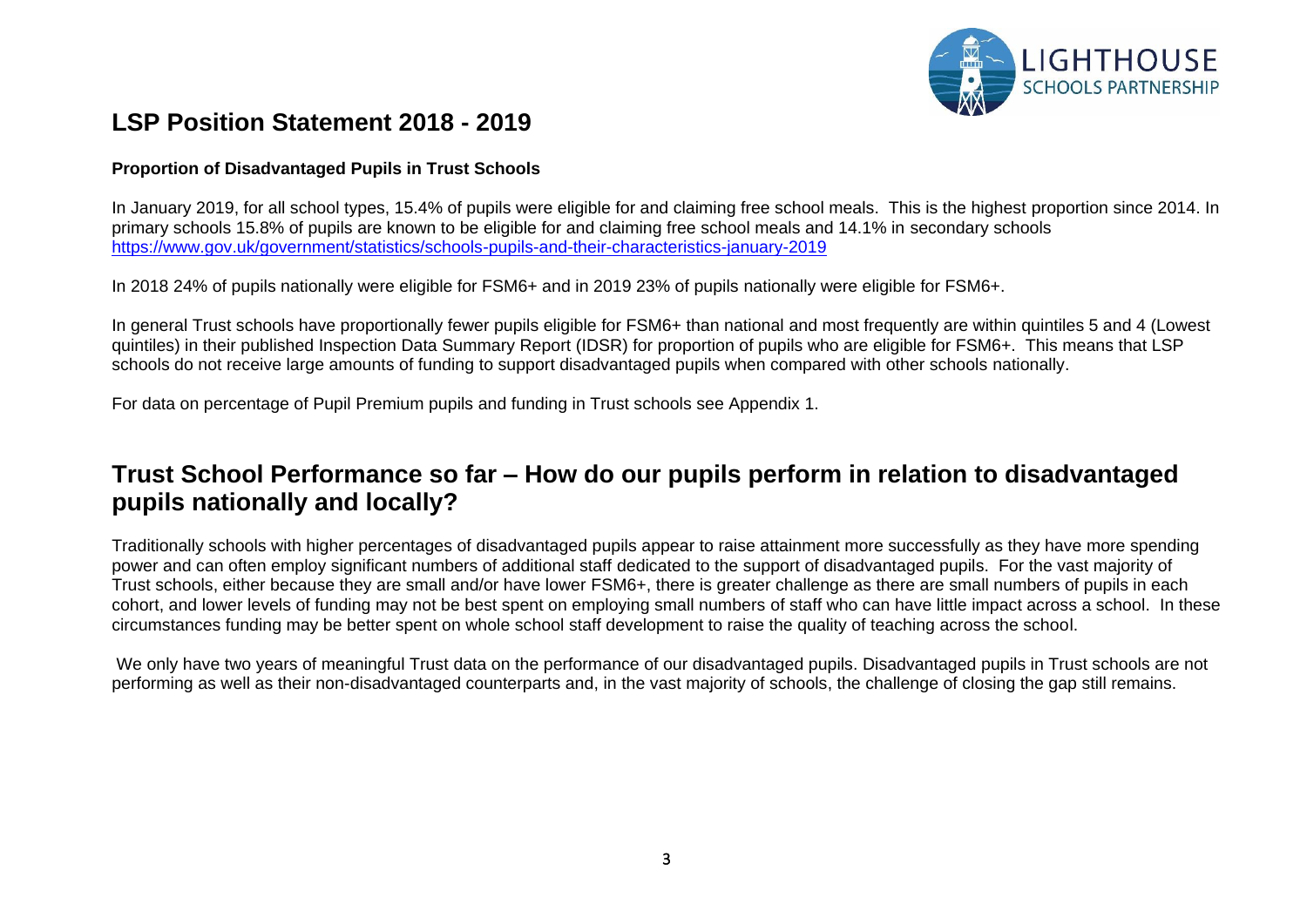#### **Impact on pupil outcomes and progress of current pupil premium funding**



#### **2018-2019 SAT for pupils who are pupil premium in Year 2 (2019 National)**

62% of pupil premium pupils nationally achieved the expected standard in reading, 55% in writing and 62% in mathematics. In Trust schools, 65% of pupil premium pupils achieved the expected standard in reading, 52% in writing and 69% in mathematics. Outcomes for pupil premium pupils are above national for reading and mathematics.

#### **2018-2019 SAT scaled score for pupils in Year 6 who are pupil premium (2019 National)**

In Trust schools, 64% of pupil premium pupils achieved the expected standard in reading, 74% in writing and 61% in mathematics. 53% of pupil premium pupils nationally achieved the expected standard in reading, writing and mathematics combined. In Trust schools, 47% of pupil premium pupils achieved the expected standard in reading, writing and mathematics combined.

Improving the percentage of pupils who achieve the expected standard in reading, writing and mathematics combined, therefore, remains a priority for Trust schools (see Appendix 2).

#### **Secondary Key Stage 4**

In our secondary schools the performance of disadvantaged students is not yet secure and gap between disadvantaged and non-disadvantaged students are significant (see Appendix 3).

#### **Other factors**

The Trust makes no assumptions about any individual pupil or family situation, including for those pupils eligible for the pupil premium. The Trust is aware that the context of individual schools means that there is a proportion of pupils who despite not being eligible for pupil premium funding still face significant challenges and barriers to their educational success. These pupils are, therefore, entitled to receive high levels of support to thrive at school and in life, as those pupils who do receive the funding.

The Trust also recognises that other barriers to learning, e.g. LAC, mobility and language, which also impact on the attainment of disadvantaged pupils but, whilst these may be very significant factors in individual cases, these are not significant factors in the overall performance of disadvantaged pupils in the Trust.

The Sutton Trust has identified that within the south and south west outcomes for disadvantaged pupils are poor, when compared to other areas of the country, particularly London. This research highlights the importance of ensuring a cohesive and high-profile approach to overcoming educational barriers for the disadvantaged within LSP schools.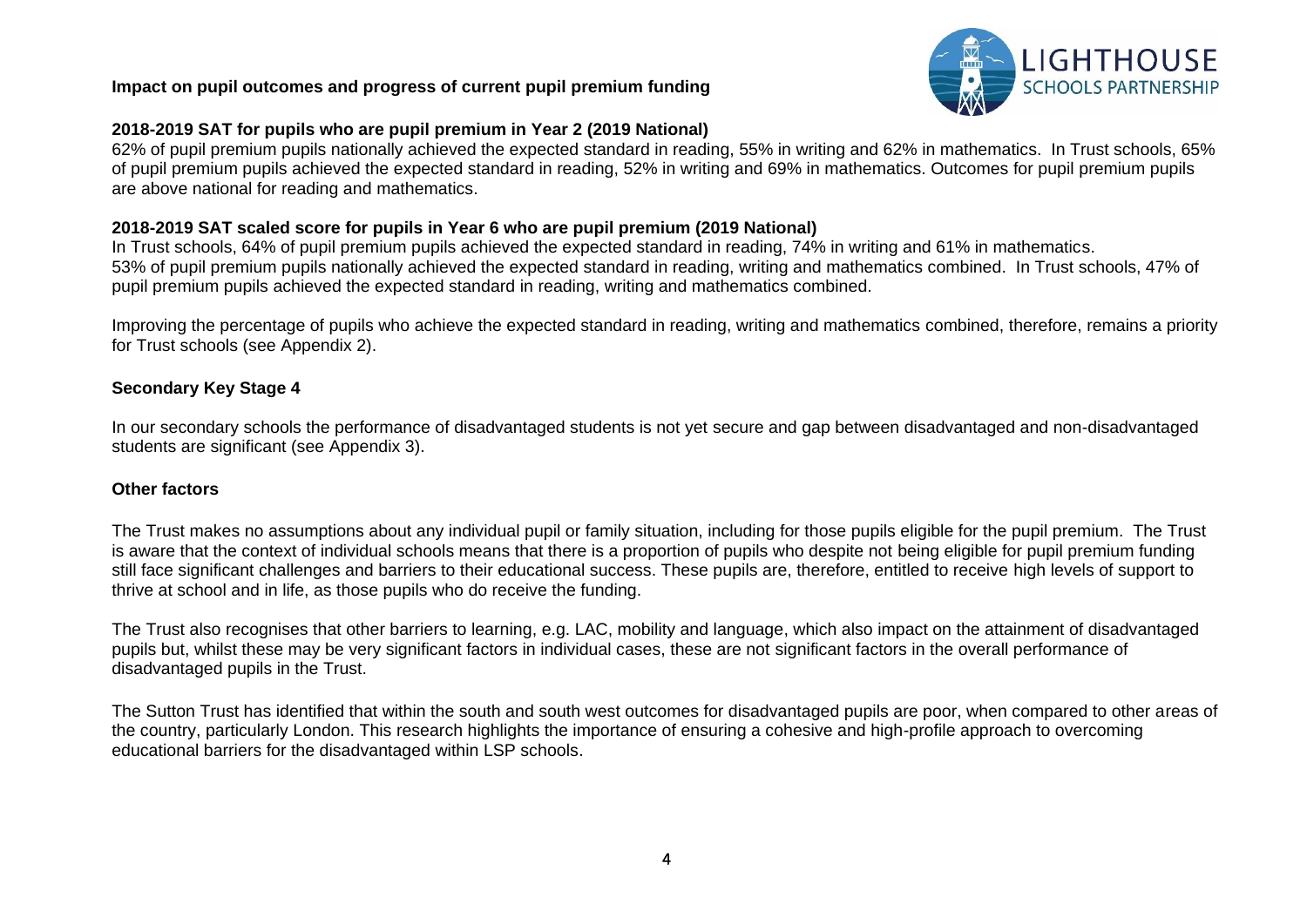

All Trust schools should use the EEF Families of Schools database [https://educationendowmentfoundation.org.uk/tools/families-of-schools](https://educationendowmentfoundation.org.uk/tools/families-of-schools-database/)[database/](https://educationendowmentfoundation.org.uk/tools/families-of-schools-database/) which offers a useful tool for comparing how pupils achieve in similar schools across the country. This tool will help to set achievement of disadvantaged pupils within a wider context and often provides an appropriate level of challenge.

### **SEND/Disadvantaged Crossover**

There is some evidence to suggest that schools in the Trust may have a greater number of SEND pupils within their disadvantaged pupils' groups and this can also mean that low attainment is difficult to address because there are multiple barriers to learning. It is, therefore, important that this strategy is used in combination with the work the Trust is doing to improve SEND provision and achievement.

The Trust has made all schools aware of important materials from the EEF on SEND provision and strategies to ensure progress and attainment. All teaching staff should be aware of the EEF Guidance Report on Special Educational Needs in Mainstream Schools and other related documents to be found at [https://educationendowmentfoundation.org.uk/tools/guidance-reports/special-educational-needs-disabilities/.](https://educationendowmentfoundation.org.uk/tools/guidance-reports/special-educational-needs-disabilities/) Following this guidance is crucial in planning provision for disadvantaged pupils who also have SEND.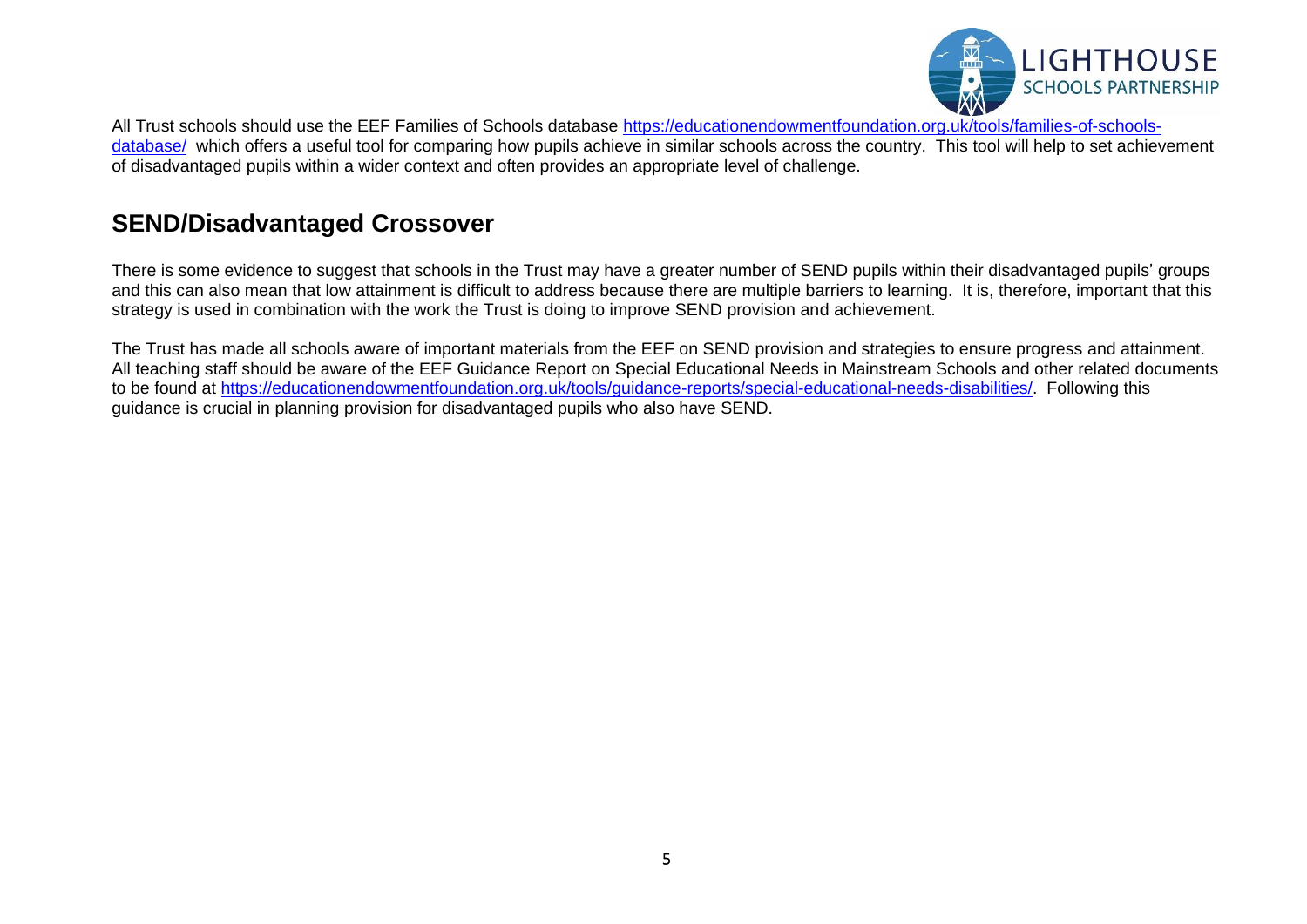### **2020 Covid and Disadvantage**



The EEF warns lockdown could undo decade of progress in tackling attainment gap. An analysis by the Education Endowment Foundation (EEF) has warned that schools' closures during the Covid-19 pandemic was likely to reverse all progress made to narrow the attainment gap between disadvantaged pupils and their peers since 2011. Between 2009 and 2019, the attainment gap by the end of primary school is estimated to have narrowed from 11.5 months to 9.2 months. However, the EEF analysis said its median estimate was that the gap could widen by 36% as a result of school closures. The EEF called for urgent and sustained support to help disadvantaged pupils catch up. However, the Foundation said that the damage would not be undone "even if the strongest mitigatory steps are put in place".

In a recent report entitled 'Social Mobility and Covid-19: Implications of the Covid-19 crisis for educational inequality' (April 2020) by Dr Rebecca Montacute, she states,

"**Even if all possible steps were taken to minimise the impact of school closures on the attainment gap, having students away from school for a long period is likely to have a substantial impact on attainment, especially for those from the most disadvantaged backgrounds".**

Therefore, outcomes for disadvantaged and vulnerable cohorts should be considered a priority for all schools within the Trust.

All Trust schools will implement the guidance provided by EEF on Covid support. This guidance can be found in:

[https://educationendowmentfoundation.org.uk/public/files/Publications/Covid-19\\_Resources/Covid-19\\_support\\_guide\\_for\\_schools.pdf](https://educationendowmentfoundation.org.uk/public/files/Publications/Covid-19_Resources/Covid-19_support_guide_for_schools.pdf)

[https://educationendowmentfoundation.org.uk/public/files/Publications/Covid-19\\_Resources/The\\_EEF\\_guide\\_to\\_supporting\\_school\\_planning\\_-](https://educationendowmentfoundation.org.uk/public/files/Publications/Covid-19_Resources/The_EEF_guide_to_supporting_school_planning_-_A_tiered_approach_to_2020-21.pdf) A tiered approach to 2020-21.pdf

<https://nationaltutoring.org.uk/>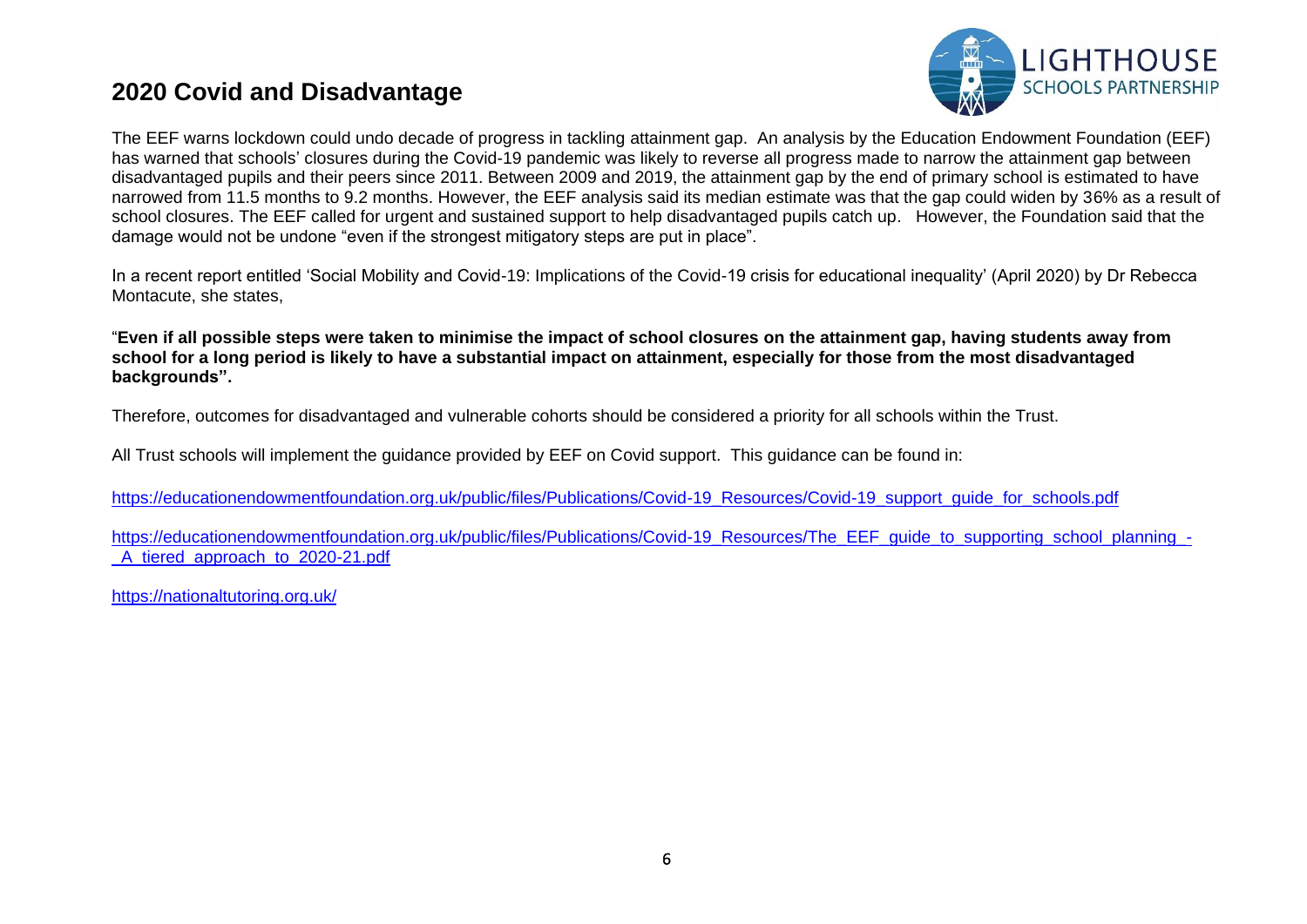### **Expectations about Pupil Premium Provision in Trust Schools**



The Trust has a responsibility to support and challenge its schools in ensuring that all pupils identified as being at risk of underachieving due to disadvantage have the same opportunities as other pupils to achieve and therefore succeed. The Trust believes the most effective way to ensure equal opportunities for all is to remove the barriers to underachievement for identified pupils at the earliest possible opportunity. The recent report by the Education Endowment Fund (EFF) entitled [EEF Guide to the Pupil Premium 2019,](https://www.llse.org.uk/uploads/datahub/4567ceb%5E03in-03/2019-10-21-EEF%20-%20Pupil_Premium_Guidance.pdf) as well as the EFF report entitled The Attainment Gap (2017) [The Attainment Gap;](https://educationendowmentfoundation.org.uk/evidence-summaries/attainment-gap/) and the previous joint report between the EEF and the Sutton Trust entitled [Pupil Premium: The Next Steps](https://www.suttontrust.com/wp-content/uploads/2019/12/Pupil-Premium-Summit-Report-FINAL-EDIT-1.pdf) (2015) all refer to the fact that the most effective learning opportunities for pupils who are disadvantaged are those that are based on early identification, high quality teaching, employment of proven and research based interventions which accelerate progress early on; and, importantly, learning that is tied in with 'memorable experiences'.

#### **Education Endowment Foundation**

The Education Endowment Foundation has identified a tiered approach (good practice) to spending for pupils identified as disadvantaged:

**High quality teaching for all** - Spending on improving teaching might include professional development, training and support for early career teachers and recruitment and retention. Ensuring an effective teacher is in front of every class, and that every teacher is supported to keep improving, is the key ingredient of a successful school and should rightly be the top priority for pupil premium spending.

**Targeted academic support** - Evidence consistently shows the positive impact that targeted academic support can have, including on those who are not making good progress across the spectrum of achievement. Considering how classroom teachers and teaching assistants can provide targeted academic support, including how to link structured one-to-one or small group intervention to classroom teaching, is likely to be a key component of an effective pupil premium strategy.

**Wider strategies** - Wider strategies relate to the most significant non-academic barriers to success in school, including attendance, behaviour, and social and emotional support. While many barriers may be common between schools, it is also likely that the specific features of the community each school serves will affect spending in this category.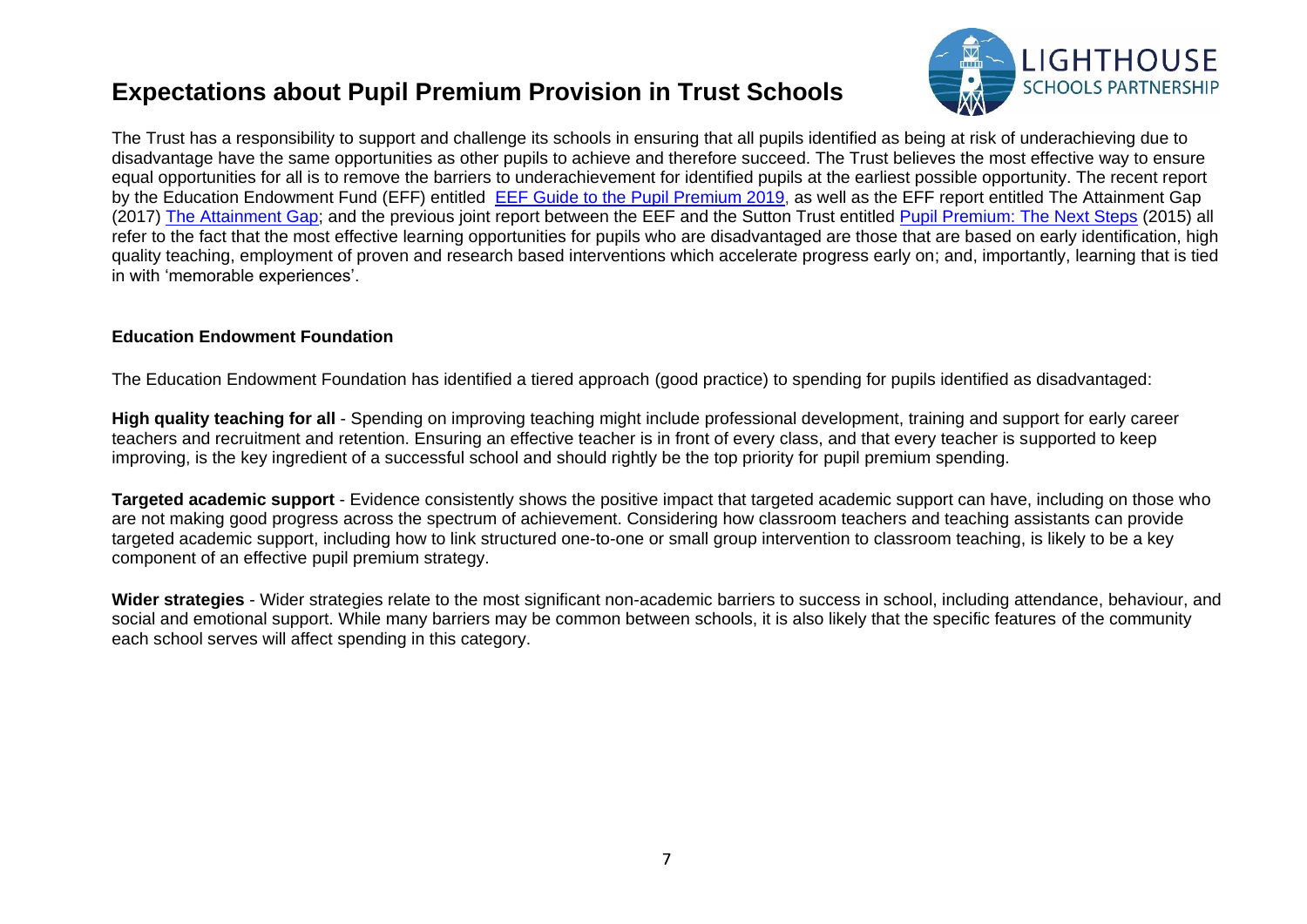### **The Lighthouse Schools Partnership Approach**



The Trust's aim is that all pupils identified as being disadvantaged will make at least the same progress as non-pupil premium pupils nationally. In addition, a proportion will exceed the national average. To do this, the Trust will provide strategic and operational support and challenge, measured by three performance indicators. These are:

- **KPI 1**: **Securing the catch up and progress of targeted disadvantaged learners through high quality teaching**
- **KPI 2**: **Using specialist or specific targeted academic support to improve overall provision, as well as accelerating the progress of disadvantage, e.g. the National Tutoring Programme or similar provision**
- **KPI 3**: **Minimising the impact of barriers to learning and promoting cultural capital (Early Intervention and Prevention) through a focus on wider strategies**

#### **Ofsted**

The need to focus on ensuring that enrichment opportunities are also a key focus for disadvantaged pupils, is also recognised by Ofsted:

The Ofsted School Inspection Handbook (2019) states:

'As part of making the judgement about the quality of education, inspectors will consider the extent to which schools are equipping pupils with the knowledge and cultural capital they need to succeed in life. Our understanding of 'knowledge and cultural capital' is derived from the following wording in the national curriculum: 'It is the essential knowledge that pupils need to be educated citizens, introducing them to the best that has been thought and said and helping to engender an appreciation of human creativity and achievement.**'**

**Whilst we are mindful of the need for a broad and balanced curriculum, we also know that from September 2020 until the end of the spring term 2021 there is to be a relentless focus on catch up of essential learning.**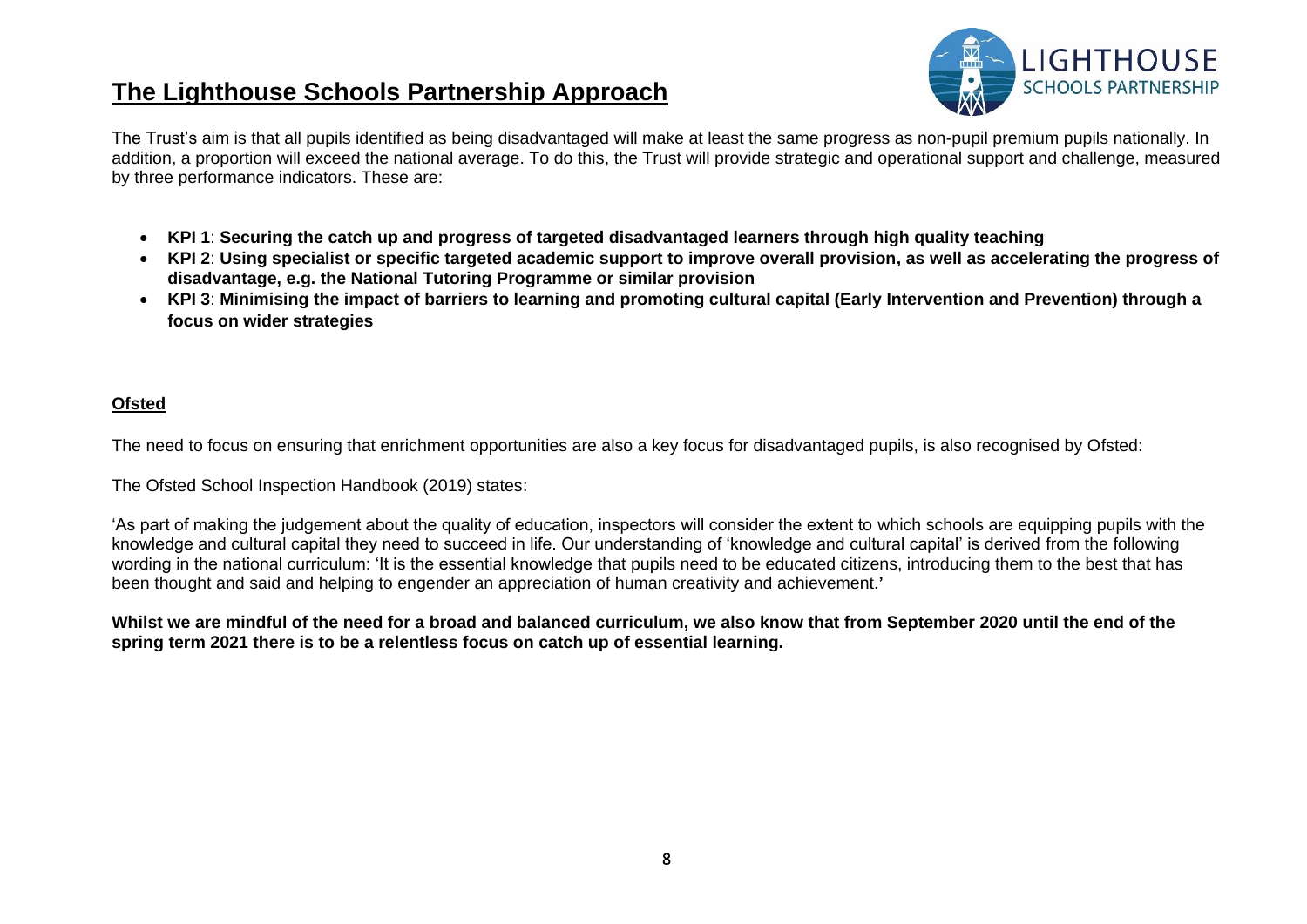# **LSP Pupil Premium Strategy - how funding will be targeted:**



#### **Key performance Indicators (KPIs) 2020 to 2023**

Pupil premium funding will be used to benefit all pupils, identified as disadvantaged and, therefore, eligible for the funding and to support more able pupils as well as those who are underachieving, by enhancing core provision as well as extending and deepening opportunities for learning beyond the core provision on offer. The Trust will use the indicator of those eligible for FSM to ensure that pupil premium funding has the intended impact, but given the context that many of our schools work within, the Trust is also mindful that there may be additional pupils who are equally disadvantaged (as a result of family situations or challenging circumstances) who may not meet the criteria for pupil premium funding, but who are just as deserving of support. Therefore, support mechanisms and strategies, where required, similarly benefit whole cohorts of pupils as well as other identified vulnerable groups and individuals, to ensure all pupils are given the best possible opportunity to thrive and achieve.

The Trust will continue to support and challenge its schools to deploy funding strategically, to ensure that it is spent to maximum effect, with the greatest possible impact on pupil outcomes. This will mean challenging decisions about school spending, to meet the following Key Performance Indicators (KPIs):

# **Key Performance Indicators**

| KPI 1: Securing the catch up* and<br>progress of targeted learners<br>through high quality teaching for<br>all pupils                                                                                                                                                                                                                                          | KPI 2: Using specialist or specific targeted<br>academic support to improve overall provision, as<br>well as accelerate the progress of disadvantaged<br>pupils adversely affected by Covid-19                                                                                                                                                                                                                                                                                                                                                                                                                | KPI 3: Minimising the impact of barriers<br>to learning and promoting cultural<br>capital (Early Intervention and<br>Prevention) through a focus on wider<br>strategies                                                                                                                                                                                                                                                                        |  |  |  |
|----------------------------------------------------------------------------------------------------------------------------------------------------------------------------------------------------------------------------------------------------------------------------------------------------------------------------------------------------------------|---------------------------------------------------------------------------------------------------------------------------------------------------------------------------------------------------------------------------------------------------------------------------------------------------------------------------------------------------------------------------------------------------------------------------------------------------------------------------------------------------------------------------------------------------------------------------------------------------------------|------------------------------------------------------------------------------------------------------------------------------------------------------------------------------------------------------------------------------------------------------------------------------------------------------------------------------------------------------------------------------------------------------------------------------------------------|--|--|--|
| 1.1 Expert teachers develop a<br>➤<br>broad array of teaching strategies<br>that, combined with subject<br>knowledge and knowledge of their<br>pupils, positively impact upon<br>learning<br>1.2 Initiatives to improve the<br>components of high quality-first<br>teaching (explicit teaching,<br>scaffolding, cognitive and<br>metacognitive strategies, and | 2.1 Targeted intervention to support all vulnerable<br>➤<br>or underachieving pupils to make good or<br>outstanding progress, including the most able<br>disadvantaged pupils.<br>2.2 Assessment information is used effectively<br>➤<br>and regularly, through reviews of pupils' progress,<br>to plan strategically for provision and the<br>deployment of skilled additional adults to provide<br>support for targeted pupils and groups of pupils.<br>Regular evaluations of interventions, including<br>those funded by the pupil premium, consistently<br>show that these are of a high quality and are | 3.1 Deployment of specialist and other<br>➤<br>key staff to support and raise<br>achievement of vulnerable pupils, to<br>support improvements in attendance.<br>3.2 Tailored support that is timely and<br>➤<br>robust for key vulnerable pupils,<br>including pupils with emotional needs,<br>with involvement from outside<br>agencies such as Children's Social<br>Care, the Confederation of Heads of<br>Young People's Services and Child |  |  |  |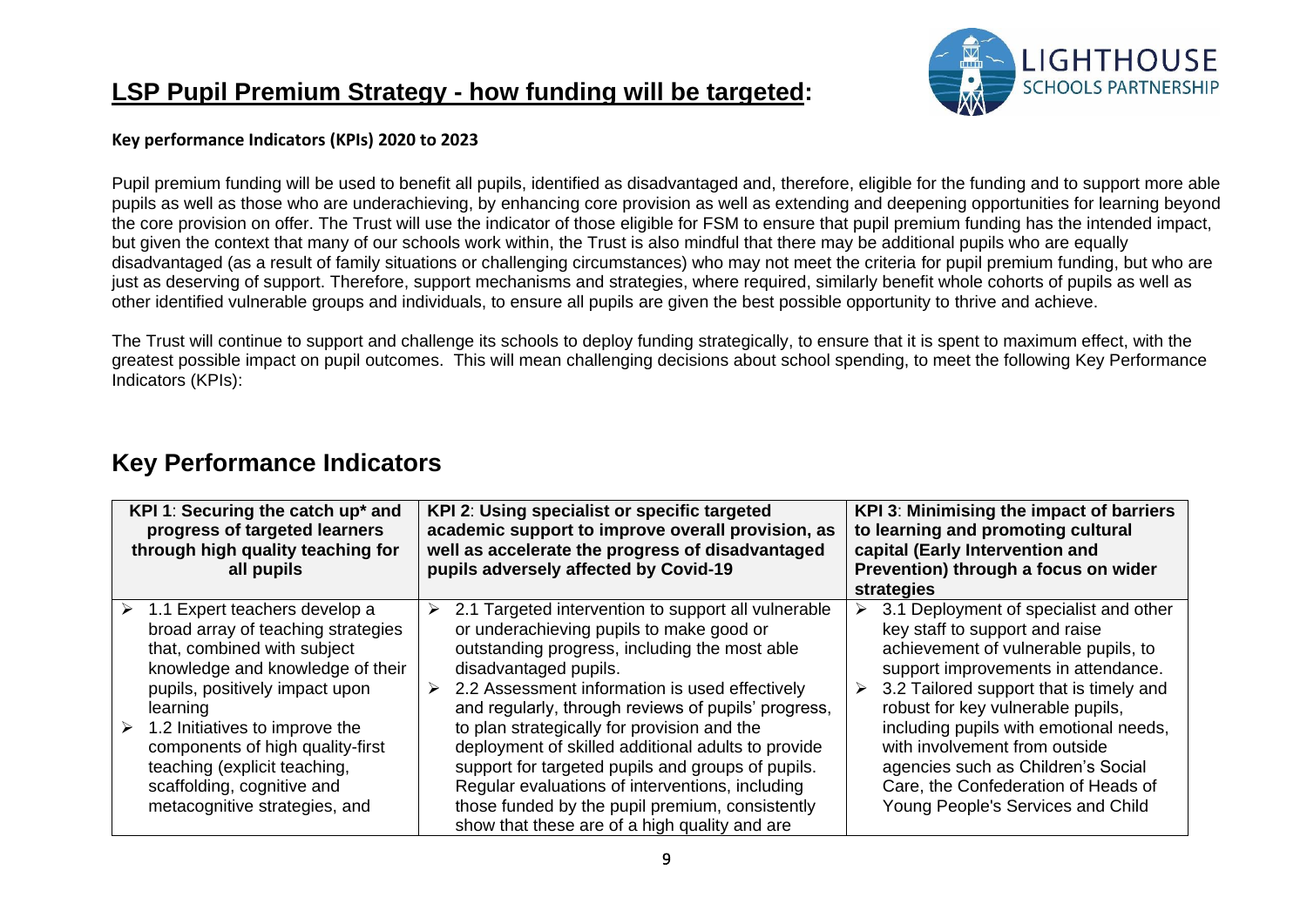|   |                                                                                                                                                                          |                                                                                                                                                                                                                                                                                         | <b>SCHOOLS PARTNERSHIP</b>                                                                                                                                                                                                                                                                                                           |
|---|--------------------------------------------------------------------------------------------------------------------------------------------------------------------------|-----------------------------------------------------------------------------------------------------------------------------------------------------------------------------------------------------------------------------------------------------------------------------------------|--------------------------------------------------------------------------------------------------------------------------------------------------------------------------------------------------------------------------------------------------------------------------------------------------------------------------------------|
| ➤ | flexible grouping) have been<br>established.<br>1.3 Attention will be given to<br>effective diagnostic assessment<br>and AfL will be a strong feature of<br>all lessons. | having a very positive impact on overcoming<br>barriers and supporting underachieving pupils to<br>make progress.<br>$\geq$ 2.3 These interventions are based on clear<br>evidence of their effectiveness, using research-<br>based approaches which have proven impact.<br>experience. | and Adolescent Mental Health<br>Services as necessary.<br>3.3 Opportunities for all pupils,<br>including disadvantaged pupils, to<br>engage in activities which enrich their<br>3.4 Increasing year-on-year<br>expenditure on provision that supports<br>the early identification and prevention<br>of the key barriers to learning. |

LIGHTHOUSE

### **\*Catch up**

The Trust considers that a pupil has "caught up" when data from January 2020 is compared with data for January 2021 and the pupil is attaining at the same level – e.g. Expected in Year 3 in January 2020 and Expected in Year 4 in January 2021.

A further measure of catch up will be to use the Pupil Progress Matrices in INSIGHT to look at performance in the previous Key Stage against current performance. (N.B. The impact of disruption due to increased pupil/staff absence in 20/21 and additional closures may mean that this understanding needs to be adapted in the course of the year).

# **Progress**

• The Trust expects all primary schools to use Pupil Progress Matrices in INSIGHT to analyse pupil progress to ensure that pupils are maintaining or in some cases exceeding expected progress from their starting points.

**In order to ensure that these KPIs are fully embedded in all our schools it is an expectation that each school will have specific and challenging targets and actions in their annual RAPPs to address the specific issues within their own schools around disadvantaged performance.**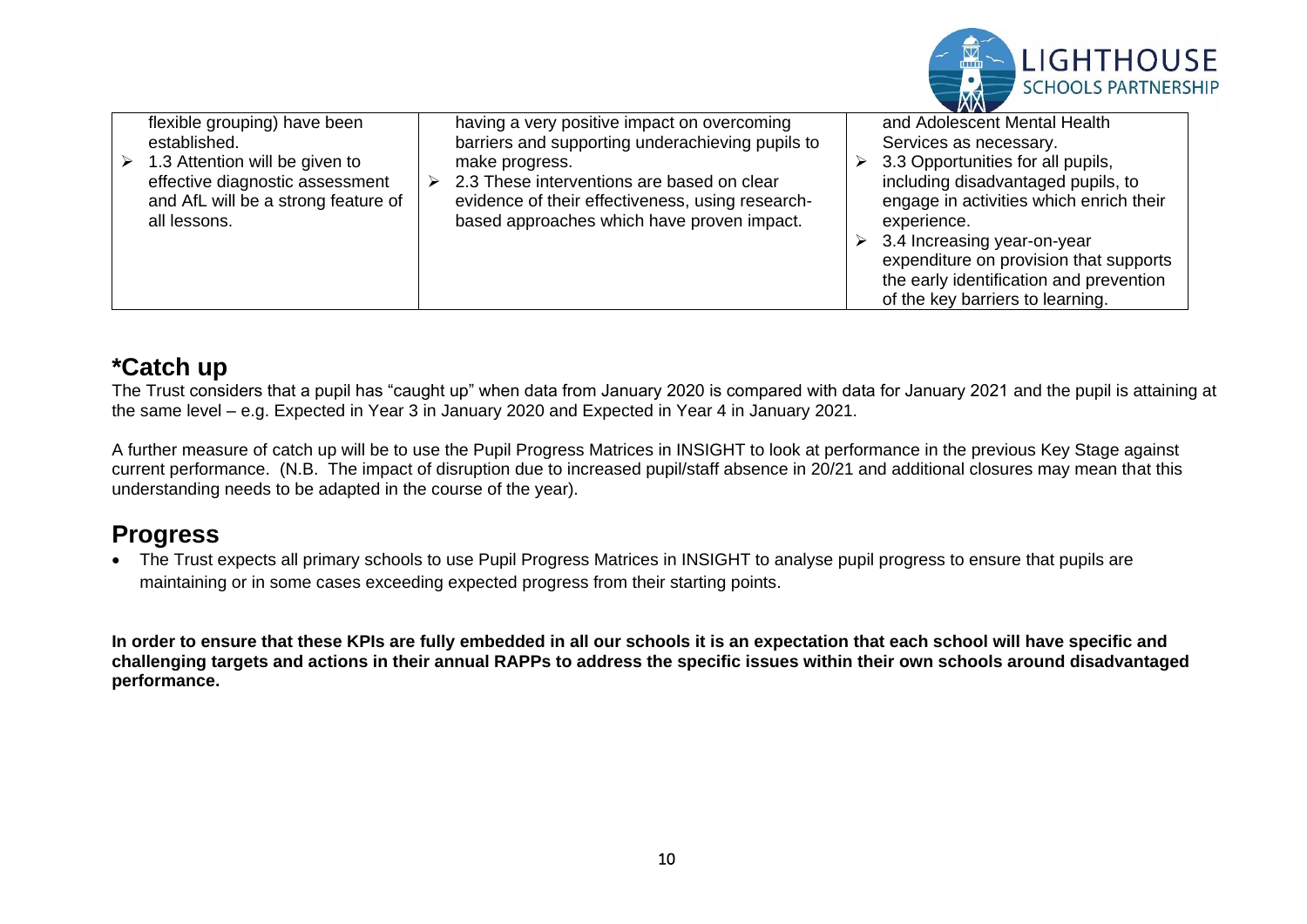

### **Overarching Principles for Provision for Disadvantaged Pupils in Trust Schools:**

- School leaders focus relentlessly on high quality teaching. **'**If the focus is on ambitious excellent outcomes for every individual learner, narrowing the gap will be a by-product…. Poor teaching has a disproportionate effect on disadvantaged learners… high quality teaching has a disproportionately positive impact on disadvantaged learners' (Marc Rowland (2015))
- There is no such thing as a 'typical' pupil premium pupil we treat all as individuals and believe that all can succeed.
- Diagnostic assessment is vital and must then inform planning and provision. This will take the form of formative assessment in all lessons and more formal summative approaches, e.g. question level analysis following the completion of a standardised test.
- It is an expectation that every teacher in the Trust will know which pupils they teach are FSM6+. They know enough about a pupil to understand a pupil has barriers to learning but these are not used as an excuse for low achievement.
- Disadvantaged pupils deserve the very best teachers. Well trained and equipped teaching assistants add value to what teachers do but should not replace the role of teachers. Time out of class will be carefully monitored.
- Careful transition to new classes and phases is vital and receiving teachers need to understand the strengths and areas for development of disadvantaged pupils and ensure progress is maintained.
- Early intervention is better than catch up and so all primary schools will focus on the early acquisition of reading and mathematics in line with Maths and English Hub guidance.
- The Trust appreciates that each school is different and that there is no one way in which as school should chose to spend finance to support disadvantage. Nevertheless, the Trust expects all schools to know what the major barriers to learning are for their disadvantaged children and able to be specific about what they want to improve. **The Trust would also expect some of the following strategies to be a focus of each school's RAPP.**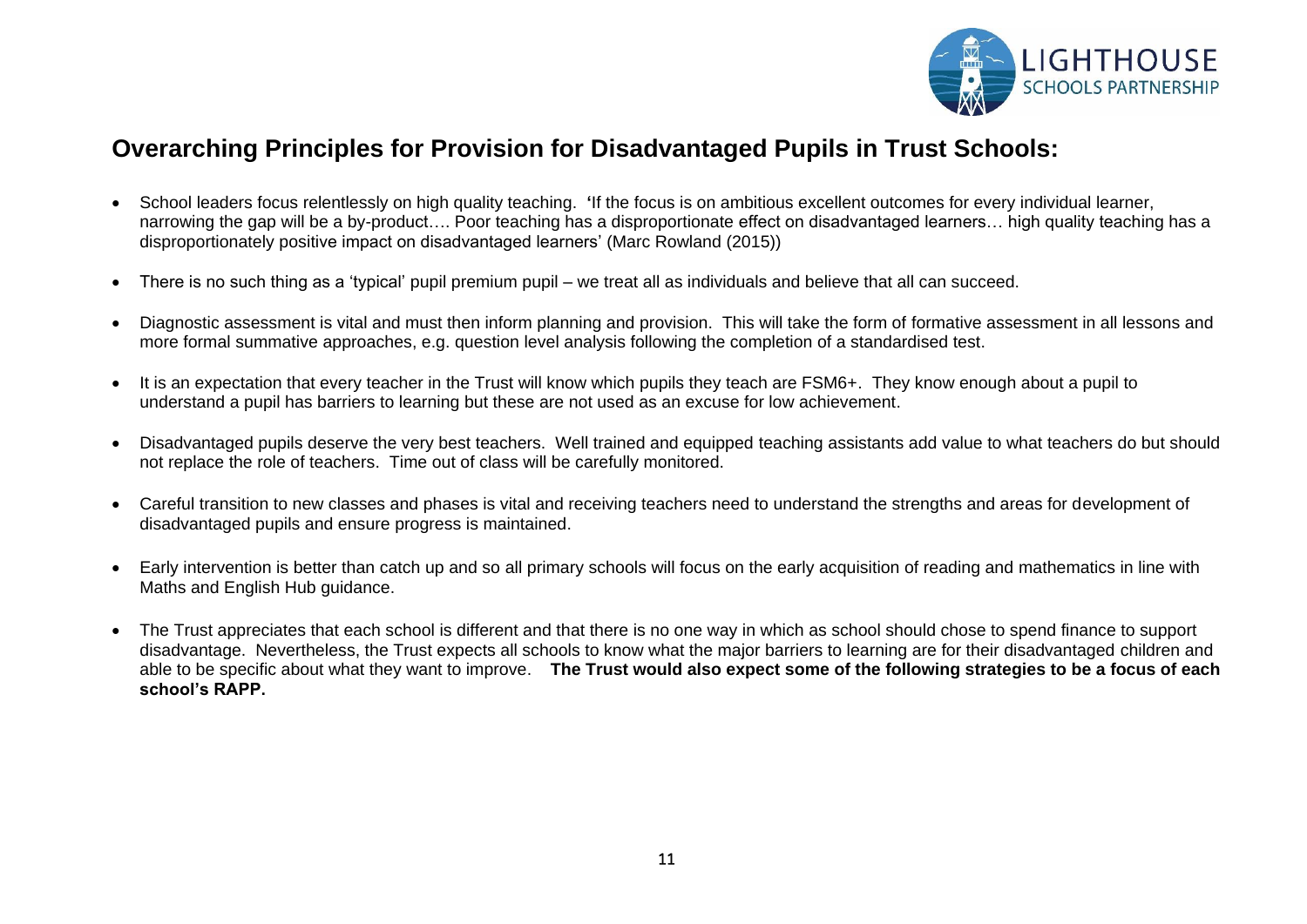

| <b>Area of Focus</b>             | <b>Examples/Details of expected provision within LSP Schools</b>                                                                                                                                                      |
|----------------------------------|-----------------------------------------------------------------------------------------------------------------------------------------------------------------------------------------------------------------------|
| <b>KPI 1: Securing</b>           | Supporting Early Career Teachers - team teaching, 1:1 coaching and mentoring for NQTs, RQTs, joint planning, lesson study                                                                                             |
| the catch up and                 | with experienced member of staff.                                                                                                                                                                                     |
| progress of                      |                                                                                                                                                                                                                       |
| targeted learners                | Shared language for learning across the school.                                                                                                                                                                       |
| through high<br>quality teaching | Shared pedagogical understanding and strategies for teaching each subject with strong input into CPD to ensure embedded<br>assessment for learning strategies.                                                        |
|                                  | Clear progressive curriculum with clear end of year/key stage outcomes and opportunities to build cultural capital.                                                                                                   |
|                                  | The school ensures strong starts for all pupils in both English and maths and follows guidance from Maths and English Hubs.<br>Resources are purchased to ensure high quality provision – as recommended by each Hub. |
|                                  | All teachers are aware of who the disadvantaged pupils are in their classes. Seating plans, etc, show that they are a focus<br>group within the class.                                                                |
|                                  | Groups are flexible and respond to individual need - daily, weekly, and termly.                                                                                                                                       |
|                                  | The school has a strong Feedback Policy and pupils have chances to respond to verbal and written feedback and this has<br>impact.                                                                                     |
|                                  | Learning walks, pupil interviews, lesson study and book scrutinies ensure focus on the impact of the teaching on<br>disadvantaged pupils - small but impactful tweaks are made to teaching as a result.               |
|                                  | Leaders and teachers use assessment data effectively and understand the importance of progress matrices and prior<br>attainment.                                                                                      |
|                                  | Additional leadership time with clear KPIs to focus on disadvantaged.                                                                                                                                                 |
|                                  | Remote learning is in place for all via TEAMS and all staff and pupils are able to access this.                                                                                                                       |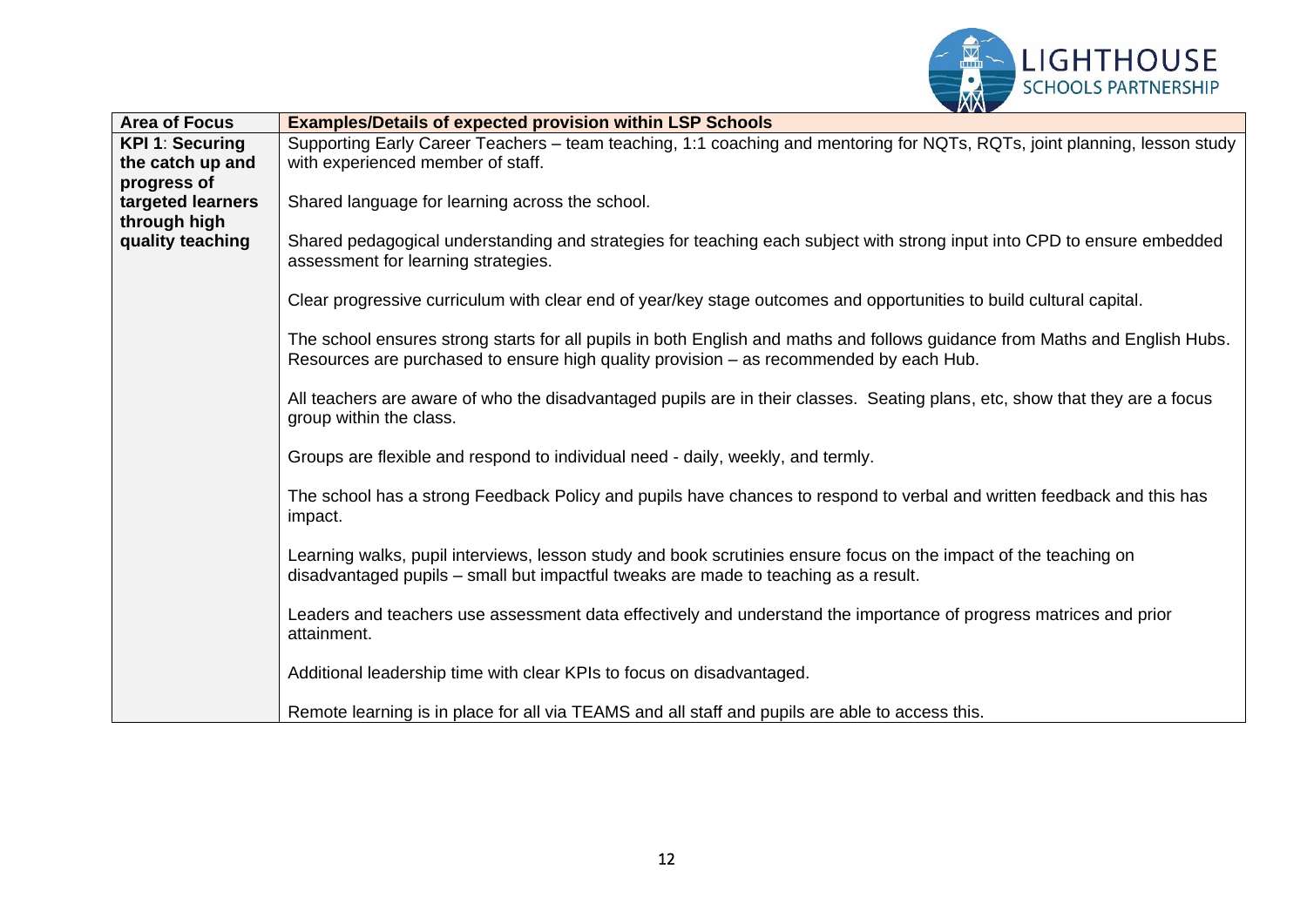

| KPI 2: Using                       | Leaders take note of EEF Teaching and Learning Toolkit https://educationendowmentfoundation.org.uk/evidence-                                                                                                                    |  |  |  |  |
|------------------------------------|---------------------------------------------------------------------------------------------------------------------------------------------------------------------------------------------------------------------------------|--|--|--|--|
| specialist or                      | summaries/teaching-learning-toolkit/ and only used interventions that have clear evidence of impact.                                                                                                                            |  |  |  |  |
| specific targeted                  |                                                                                                                                                                                                                                 |  |  |  |  |
| academic support                   | All interventions are time limited and linked to learning in the classroom.                                                                                                                                                     |  |  |  |  |
| to improve overall                 |                                                                                                                                                                                                                                 |  |  |  |  |
| provision, as well                 | Interventions will be evaluated and stopped where they have no impact.                                                                                                                                                          |  |  |  |  |
| as accelerate the                  |                                                                                                                                                                                                                                 |  |  |  |  |
| progress of                        | Class teachers and teaching assistants plan together to ensure provision for disadvantaged pupils. Provision maps are in                                                                                                        |  |  |  |  |
| disadvantaged                      | place and regularly reviewed.                                                                                                                                                                                                   |  |  |  |  |
| pupils adversely                   |                                                                                                                                                                                                                                 |  |  |  |  |
| affected by Covid-<br>19           | Class teachers in primary settings regularly review performance of "combined expected outcomes" for disadvantaged children<br>and plan interventions to increase those attained expected level in reading, writing and maths.   |  |  |  |  |
|                                    | Pre and post teaching in place (where possible delivered by teachers).                                                                                                                                                          |  |  |  |  |
|                                    | Additional staff are employed and trained to deliver support to disadvantaged groups.                                                                                                                                           |  |  |  |  |
|                                    | Additional partnerships to support disadvantaged (e.g. National Tutoring Programme) and careful thought is given to when<br>this intervention takes place so that pupils do not miss whole class learning.                      |  |  |  |  |
|                                    | Attachment issues are well understood by all members of staff and support for LAC takes these behaviours into account and<br>support is provided.                                                                               |  |  |  |  |
|                                    |                                                                                                                                                                                                                                 |  |  |  |  |
|                                    | All disadvantaged learners have access to emote Learning and pupils are contacted on a daily basis to track progress.                                                                                                           |  |  |  |  |
| <b>KPI 3: Minimising</b>           | Attendance – termly monitoring of attendance of all disadvantaged pupils and interventions in place to improve attendance.                                                                                                      |  |  |  |  |
| the impact of                      |                                                                                                                                                                                                                                 |  |  |  |  |
| barriers to                        | Parents - do parents know about intervention strategies; how are they engaged in supporting these? How do we help                                                                                                               |  |  |  |  |
| learning and                       | teachers to build strong, warm yet productive relationships with parents?                                                                                                                                                       |  |  |  |  |
| promoting cultural                 |                                                                                                                                                                                                                                 |  |  |  |  |
| capital (Early<br>Intervention and | Social and emotional support $-1:1$ and group work as needed.                                                                                                                                                                   |  |  |  |  |
|                                    |                                                                                                                                                                                                                                 |  |  |  |  |
| <b>Prevention)</b>                 | Employment of pastoral support staff/counsellors/chaplains.                                                                                                                                                                     |  |  |  |  |
| through a focus<br>on wider        |                                                                                                                                                                                                                                 |  |  |  |  |
|                                    | Training for staff in Mental Health First Aid.                                                                                                                                                                                  |  |  |  |  |
| strategies                         |                                                                                                                                                                                                                                 |  |  |  |  |
|                                    | Strong culture of behaviour management but also training for staff so that they are understanding that all behaviour tells us<br>something and that we need to ensure we are not misinterpreting it and entrenching behaviours. |  |  |  |  |
|                                    |                                                                                                                                                                                                                                 |  |  |  |  |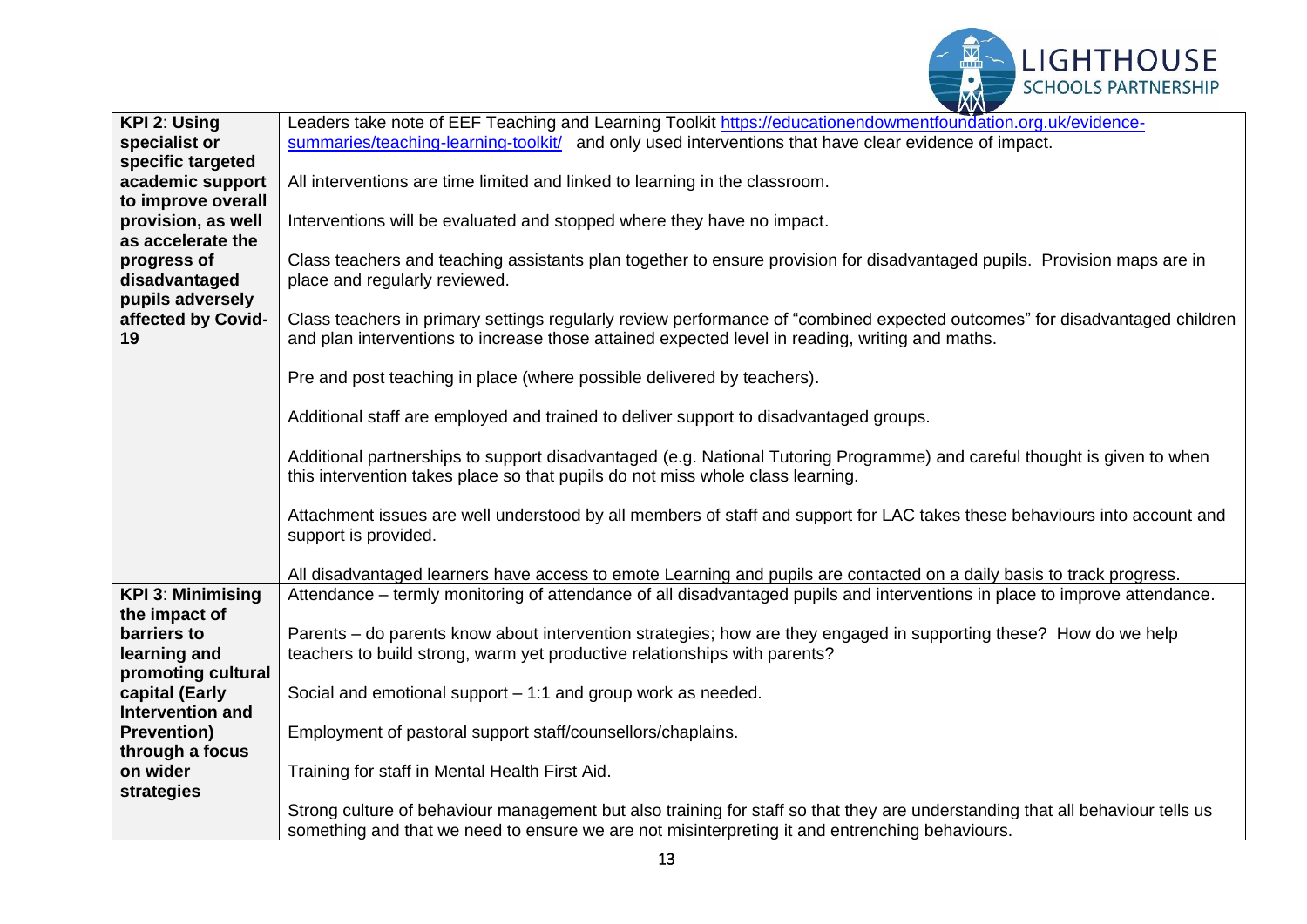

| $\boldsymbol{V}$ with $\boldsymbol{\lambda}$                                       |
|------------------------------------------------------------------------------------|
| Online workshops to support parents with helping their child to learn.             |
| Extra-curricular support – free places at clubs.                                   |
| Support for residentials and other field trips (not essential for the curriculum). |
| Uniform support.                                                                   |
| Additional careers support and access to university provision.                     |

## **Monitoring and Measuring the Impact of the LSP Disadvantaged Strategy**

The local governing body has an important role in ensuring that their school has strong provision in line with this strategy. As part of any review of provision for disadvantage it is expected that governors would be able to answer questions such as:

- Does the LGB have a clear understanding of PP Grant? What is it for?
- What training have you done?
- How do new governors learn about it?
- Is there a PP governor? What is their role?
- How do governors monitor, challenge and measure the impact of how the money is spent?
- How do they ensure value for money"?
- How do governors ensure that the PP Grant is being spent effectively on individuals?

This strategy will be monitored through on-going Trust school improvement visits to schools, as well as evidence gathered through scrutiny of the implementation of the RAPP. Additionally, impact will be measured by assessing the impact on published data for Trust schools.

### **Reporting of Impact**

Impact will be reported to Trustees through an annual disadvantaged report highlighting the strengths and areas for improvement in relation to work being undertaken by schools. This report will be compiled by the Associate/Director of Education.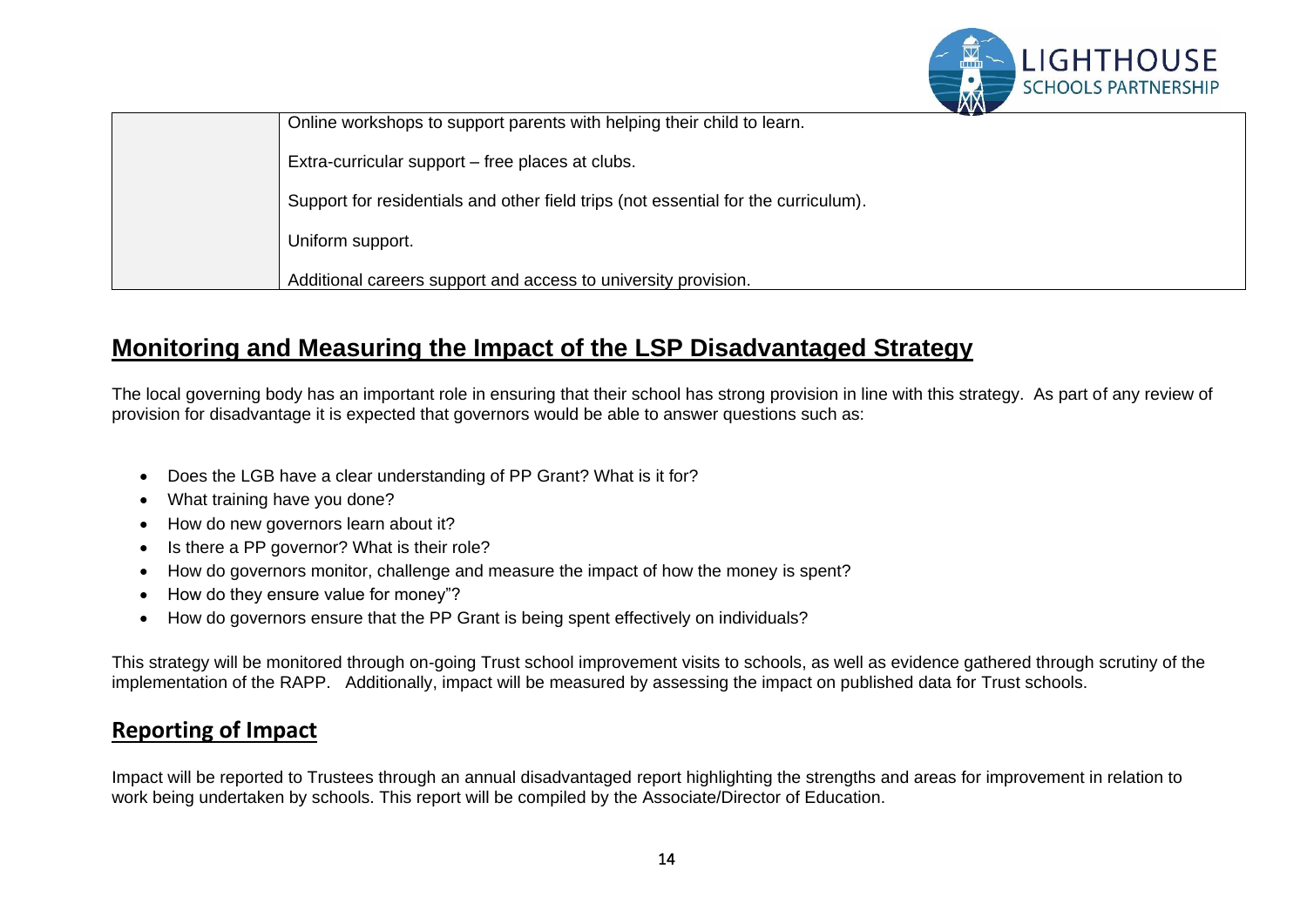

# **Appendix 1: Percentage of Pupil Premium and funding in Trust schools in 2019**

| <b>School</b>                | % Disadvantaged in 2019 | Pupil Premium Grant 2019 |  |  |  |
|------------------------------|-------------------------|--------------------------|--|--|--|
| <b>Backwell Junior</b>       | 10%                     | 17,160                   |  |  |  |
| <b>Backwell Secondary</b>    | 12%                     | 127,160                  |  |  |  |
| <b>Bishop Sutton Primary</b> | 17%                     | 36,353                   |  |  |  |
| <b>Chew Valley</b>           | 14%                     | 154,275                  |  |  |  |
| <b>East Harptree</b>         | 14%                     | 13,860                   |  |  |  |
| <b>Flax Bourton</b>          | 14%                     | 29,383                   |  |  |  |
| Gordano                      | 10%                     | 144,925                  |  |  |  |
| Grove                        | 15%                     | 35,640                   |  |  |  |
| Hannah More Infant           |                         |                          |  |  |  |
| High Down Infant             |                         |                          |  |  |  |
| High down Junior             | 12%                     | 59,400                   |  |  |  |
| Northleaze                   | 4%                      | 3,960                    |  |  |  |
| Portishead                   | 5%                      | 21,120                   |  |  |  |
| St Mary's                    | 14%                     | 11,880                   |  |  |  |
| St Peter's                   | 10%                     | 50,160                   |  |  |  |
| <b>Stanton Drew</b>          | 10%                     | 8,184                    |  |  |  |
| <b>Ubley</b>                 | 14%                     | 14,784                   |  |  |  |
| West Leigh infants           |                         |                          |  |  |  |
| Whitchurch                   | 18%                     | 58,080                   |  |  |  |
| Winford                      | 14%                     | 35,851                   |  |  |  |
| Wraxall                      | 15%                     | 10,560                   |  |  |  |
| Yatton Infant                |                         |                          |  |  |  |
| <b>Yatton Junior</b>         | 12%                     | 68,640                   |  |  |  |
|                              |                         |                          |  |  |  |

*Data from EEF Families of Schools Database*